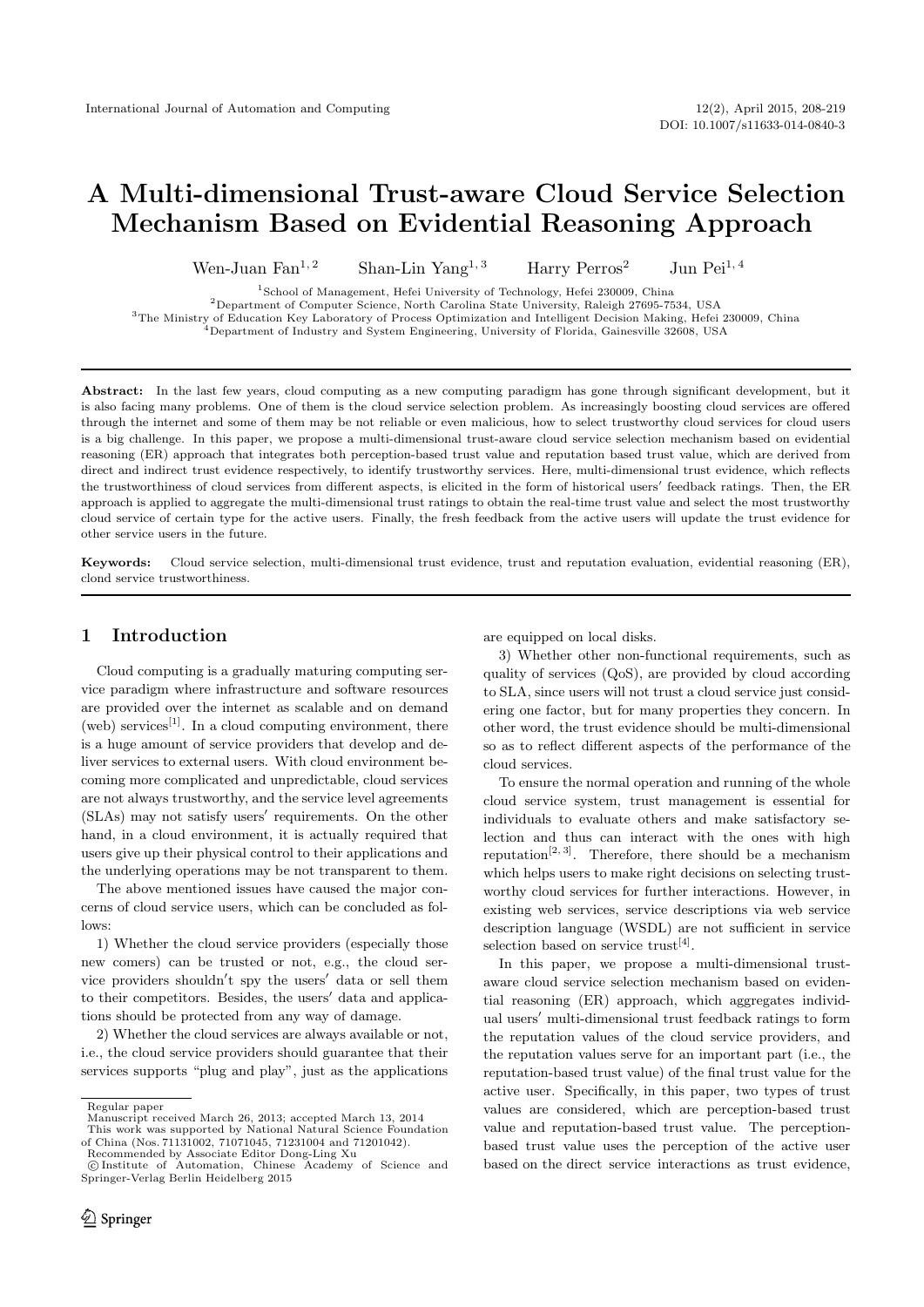and reputation-based trust value uses the reputation values which have been assigned to the services based on other users' interactions as trust evidence. Unlike other previous studies on trust-based service provider selection, which just takes local trust as the direct trust of one individual, and reputation as the aggregate trust value of all individuals, we integrate the reputation into individual's local trust (i.e., the reputation-based trust value) using a mapping function, such that the final trust value can take two aspects of individual's trust opinion, i.e., how much the active user trusts the cloud service provider and how much he/she trusts other users' trust evaluation. This multi-dimensional trust-aware mechanism can address the following issues: 1) establishing a real-time trust-evidence base for all the cloud services that are enrolled in cloud system, including trust value base for each user experienced services and reputation value base for all users' aggregate trust opinion on each service; 2) assigning dynamic trust and reputation level to cloud services before selecting them, i.e., the priori trust evaluation; 3) dynamically selecting the optimal services and building a feedback mechanism for service users, i.e., the posterior trust assignment.

The paper is structured as follows. Section 2 reviews the related work. Section 3 analyzes users' main trust requirements for cloud services, and corresponding multidimensional trust evidence from multiple sources and in different formats. In Section 4, we introduce our proposed cloud service selection mechanism framework. In Section 5, the detailed mechanism is described to express the cloud service selection problem. We conduct a case study to illustrate our mechanism in Section 6. And the paper is concluded in Section 7.

### **2 Related works**

#### **2.1 Basic trust theory**

It has been widely recognized that trust is an important issue in a lot of scenarios including social science and information technology service domain. Although the definitions of trust are borrowed from the social science literature, there is no consensus on trust notion in distributed computer networks $^{[5]}$ , and the definitions are usually disciplinespecific<sup>[6]</sup>. Broadly speaking, trust means an act of faith, confidence, and reliance in something that is expected to behave or deliver as promised<sup>[7]</sup>. The concept of trust adjusted to the case of two parties involved in a transaction can be described as "An entity A is considered to trust another entity  $B$  when entity  $A$  believes that entity  $B$  will behave exactly as expected and required." The notion of trust in an organization could be defined as the customer's certainty that the organization is capable of providing the required services accurately and infallibly  $^{[8]}.$ 

Trust involves many associated factors, such as reputation, risk, uncertainty, expectation, etc. First of all, by evaluating and storing the reputation ("what is generally said or believed about a person or the character or standing of a thing") of other members, it is possible to calculate how much those members can be trusted ("the firm belief in the reliability or truth or strength of an entity") to perform a particular task<sup>[9]</sup>. Secondly, just as the content mentioned above, the trust relation between the service providers and users involves the problems of taking risks under uncertainties, and behavior expectation and prediction. Trust is essential in reducing risk and uncertainty when an individual has to work in an environment over which he has no  $control<sup>[10]</sup>$ . Cloud computing is such an environment and participating parties have to rely on intermediaries' security services to realize a specific task or make a deal with each other.

Traditional research on software and information systems mostly concentrates on functionality features of specific system units. Nevertheless, it is the service capacity that users purchase and really concern in cloud computing service system, instead of a fixed hardware resource. In addition, the physical resources are logically virtualized, thus do not bind to specific system units. Therefore, in a cloud computing environment, the criterion of service trustworthiness and influential factors is more complex than before. As a result, we should establish trust relation that is distinct for the virtual environment and separate from the hosting platform[11].

#### **2.2 Trust and reputation models**

The study of trust and reputation has many applications in information and communication technologies. A trust model is an assessment system which quantifies trust values, and is used to measure the trustworthiness of the entities in the system. The trust model proposed in [12] is one of the earliest. The model only takes into account direct interactions. It differentiates three types of trust: basic trust, general trust, and situation trust<sup>[13]</sup>. Modern approaches model trust as two values: probability and certainty. The probability theory can be utilized to design trust models. For instance, the Bayes' theorem has been used as a tool for designing Bayesian trust models that promote a probabilistic view of trust, so that a priori probability based on the observation towards trust can be used to make predictions on the outcomes in the future. Based on Bayesian trust network model, Commerce et al.<sup>[14, 15]</sup> introduced a binary assessment method, which used satisfaction and dissatisfaction as input and recorded the results of the assessment by Beta probability function.

The reason for using trust is that in many distributed systems, especially those of an open and dynamic nature, it is not feasible to use traditional techniques that involve a central source guaranteeing the reliability of users and resources. Designing a trust model to enhance trust in distributed computing has been an important step toward the security and privacy in such a decentralized and mobile space. Most trust mechanisms in distributed systems consist of either using certificates as a guarantee or reputation derived from the experiences of other entities in the  $s$ ystem<sup>[16]</sup>.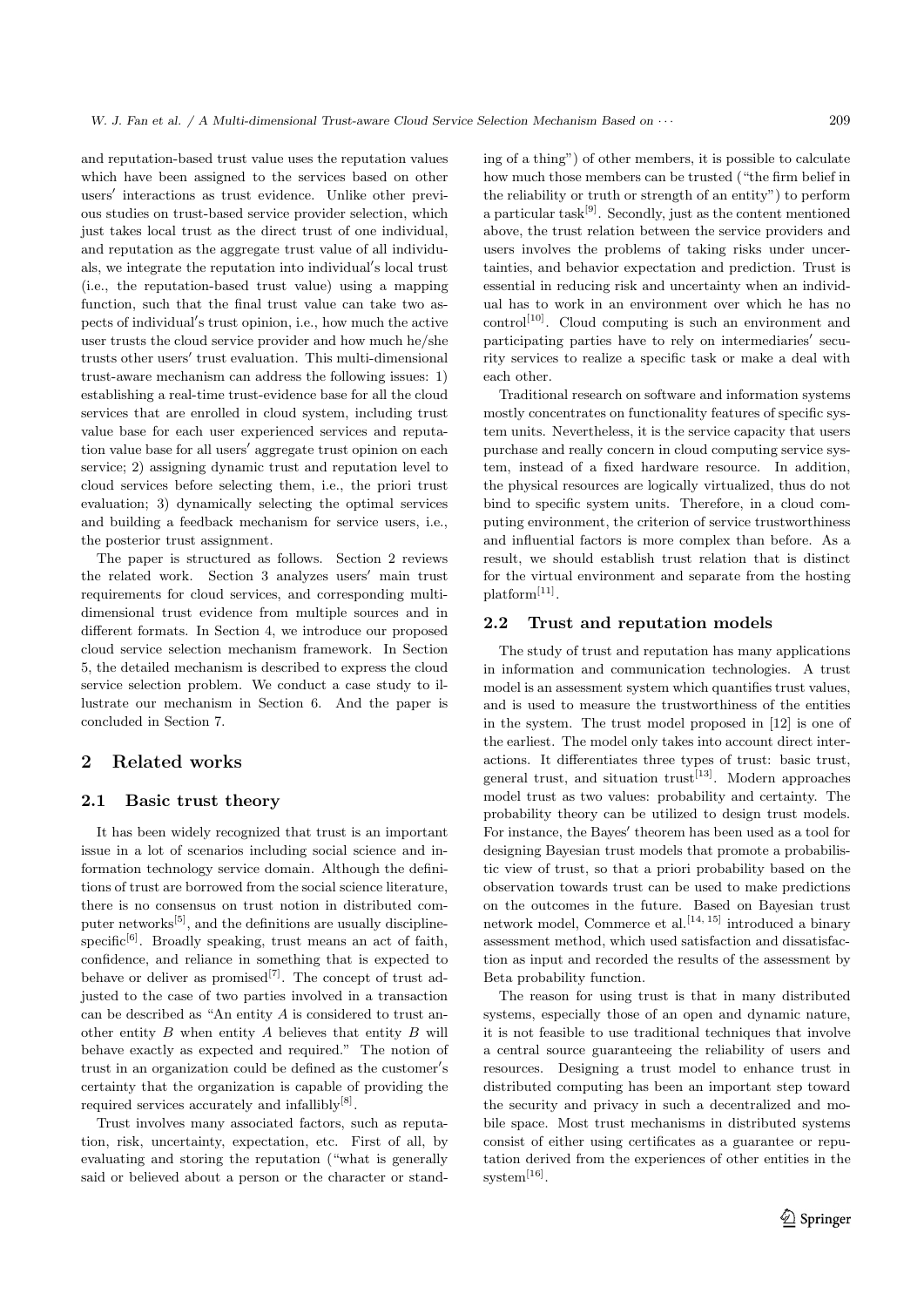To increase the flexibility of network computing systems, many researchers have proposed trust-based approaches, i.e., the trust information sharing mechanisms, algorithms for selecting entities to trust, evaluation mechanisms and so on in distributed systems, such as peer-topeer networks<sup>[2, 3, 17]</sup>, ad hoc sensor network<sup>[18]</sup>, ubiquitous computing, and electronic commerce communities. However, due to the uncertainty of the trust cognition and the inherent human subjective nature in the trust evaluation, there are still big challenges needed to be addressed.

A multi-dimensional trust model is based on a multidimensional evaluation model towards the trust value. In most network communities, trustworthiness has multidimensional properties. There are extended and multidimensional trust factors that have influences on the trust evaluation. Li et al.<sup>[3]</sup> proposed a trust model for large-scale P2P computing, in which multiple factors are incorporated to reflect the complexity of trust, and the weights are dynamically assigned to the factors by weighted moving average and ordered weighted averaging (WMA-OWA) combination algorithms. Wang and Wu<sup>[19]</sup> proposed a multidimensional evidence-based trust management system with multi-paths to conduct trust computation on any arbitrarily complex trusted graph. This approach has some innovations on the three-tier trust computation respectively on node tier, path tier, and graph tier.

Nowadays, the study of trust models for cloud computing is still in the early stage, and many of them borrow the methods and ideas from grid computing, P2P computing and other distributed computing environments. The common feature of all the studies is that there are no reliable centralized trusted nodes. Persasice trust management model based on D-S theory (PTM) which is the sub-project of ubiquitous security (UBISEC) is supported by European IST FR6. It defines the trans-domain dynamic trust model based on the pervasive environment, and uses improved evidential theory to model the trust<sup>[20−23]</sup>. The trust values are updated according to the history records and other factors. In Sun's model<sup>[24, 25]</sup>, which is a trust model based on entropy theory and applies a modified evidential reasoning approach, the trust values are calculated using the probability of the weighted average method. The George's  $model<sup>[26]</sup>$  is a trust model based on semi-ring algebra theory, in which the trust problem is described as a directed graph routing problem, and trust values are calculated using semi-ring algebra and finally conduct trust evaluation. Song and  $Hwang<sup>[27]</sup>$  proposed a dynamic fuzzy logic trust model based on grid, which includes the definition and description of trust, the fuzzy reasoning and evaluation of trust relationship, and the updating and evolution of trust values.

Recent research on trust model provides us with a promising starting point for a solution to service selection<sup>[28]</sup>. Quite number of trust research argues that trust management emerges as an essential complementary to security mechanisms<sup>[19, 29]</sup>, while using trust evaluation model to address service selection involving complex relation and contradiction between the nodes is rare. Our previous work introduced a two-stage process to evaluate the trustworthiness of cloud services[30]. This paper focuses on the service selection in cloud computing environment considering the trust value of the service providers and users' preference, based on the overview of the trust models in the main service environment.

## **2.3 Evidential reasoning algorithm**

Evidential reasoning means reasoning with evidence, which can be used to handle different types of uncertainty in multi-attribute decision making (MADM) processes, including incompleteness (or ignorance) and vagueness (or fuzziness). The core idea of ER is that it is based on the belief structure which is considered as evidence for decision making under a variety of uncertainties. A belief structure is represented by an expectation that was originally designed to model a subjective assessment with uncertainty<sup>[31−33]</sup>. A modeling framework for representing subjective assessments is constructed, in which a set of evaluation grades for a qualitative attribute is defined. An attribute is evaluated to one or more grades with certain degrees of belief.

The ER algorithm has been widely applied in many related areas such as software selection<sup>[34, 35]</sup>, software safety synthesis<sup>[19]</sup>, E-Commerce security assessment<sup>[36]</sup> and E-Commerce risk assessment<sup>[37]</sup>. Besides, there are already some ER-based software tools developed which are used to help with the MADM process for applications, such as the intelligent decision system  $(IDS]^{[38]}$ . In this paper, we will use this tool in the process of cloud service selection.

# **3 Cloud trust issues**

## **3.1 Multiple trustworthiness factors in cloud**

Basically, uncertainties can result in untrustworthiness in cloud services. In cloud service system, a range of uncertainties, such as bugs, faults, breakdowns, or misbehaviors from the underlying system infrastructure to the service interface level can have impact on trust. Obviously that the larger uncertain the cloud service system is, the less trustworthiness it can achieve. Based on the main concerns to cloud services, we conclude the following three aspects of key requirements for trust:

1) The key requirements for the system operational performance: Under this level, the attributes are usually quantitative and can be acquired from the system records or simulation experiments.

2) The key requirements for the QoS: In the context of web services, it requires a precise description of the nonfunctional properties of the services offered. Some of the service properties such as throughput, scalability, latency and so on are commonly referred to as quality of service.

3) The key security and privacy requirements for cloud services: The concerns on this aspect are cloud-specific,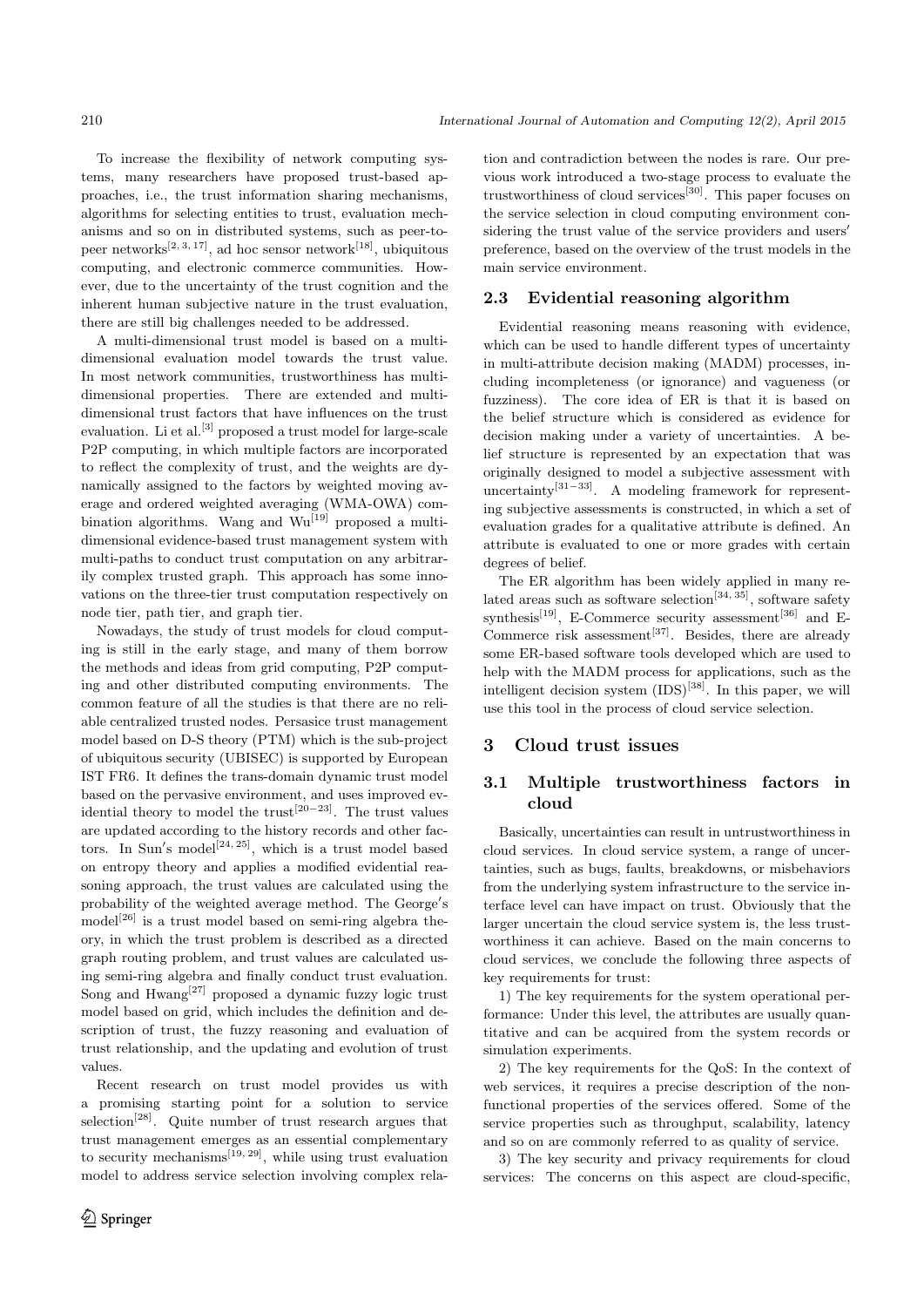as the characteristics of cloud computing environment are more uncertain and dynamic than the traditional computing environments. So the privacy concern is considered as an important facet of cloud service trustworthiness<sup>[39]</sup>.

Table 1 shows the details of the requirements for cloud service trustworthiness respectively in three aspects. In Table 1, the key requirements are tightly related to the trust from users to services. Here, the definition of trust is inherited from the idea that "trust is a level of belief representing the relationship established between two entities for a specific action", i.e., the trust that entity  $A$  (usually a users) places in entity  $B$  (usually a service provider  $(SP)$ ) is the degree of entity  $A$ 's certainty (or belief) that entity  $B$  will behave for a specific action with required standard which will satisfy entity  $A$ 's request. In this sense, trust can be considered as the trustworthiness indicator of the service that a SP can provide, which is also a subjective evaluation measurement from the perspective of users. We propose a multi-indicator evaluation system to evaluate different aspects of the SP's interactions with the users, based on which the multi-dimensional trust evidences can be generated.

## **3.2 Trust evidence in cloud**

In general, the trust evidence of a service for a user can be divided into two categories, one is the historical records of his/her direct interactions with the service, the other is the direct interaction records of other users with the service.

Therefore, as for service users, there are mainly two types of evidence that can be used for service trustworthiness evaluation, which are respectively: 1) Direct evidence: It is derived from the direct service interactions between the service provider and the user, i.e., if the user has used the service before, then his/her perception is the direct evidence whether the service is trustable or not. 2) Indirect evidence: If the service users have not experienced the service before, then the service trustworthiness evaluation can be only made based on the reputation value which is trustable according to the other users' feedback, so the indirect evidence is the active user's trust opinion based on the other recommendation from the users who have direct interactions with the service.

Trust evidence also has the characteristic of multidimension. Just as mentioned above, there are multiindicators reflecting users' different aspects of requirements and measuring trustworthiness of cloud services. We associate the multiple trustworthiness indicators/attributes with the trust value evaluation process, i.e., the service trustworthiness evaluation is actually an MADM problem. In this paper, we apply ER model to integrate the multidimensional trust evidence, which is in the form of multiattribute feedback from users.

If cloud system makes best use of the multi-dimensional trust evidence, then it will provide reliable enough service selection suggestion. A trust evidence based cloud service selection mechanism is needed to search, elicit, and process multi-dimensional evidence.

# **4 Cloud service selection mechanism framework**

Our proposed cloud trust service selection mechanism is used for eliciting, integrating, processing, and aggregating all the trust evidence in the system, and giving them optimal choice of service selection according to users' specific requirements for the trustworthiness of the service.

The cloud service selection mechanism is composed of five modules:

Request specification module is used to receive users' specifications on both the functional and non-functional requirements for the services. There are many services meeting the functional requirements but some of them may not satisfy the non-functional requirements. Through this module, users can describe their requirements from different dimensions of attribute, such as service type, reliability, response time, etc. The specification would be in certain forms, including numerical data, linguistic data, which will be introduced in detail in the following section.

Evidence collection module is used for extracting and collecting trust evidence, especially those reflecting users' most concerned factors for trust in cloud services. And the evidence either comes from the direct historical transactions of the active user, or from the indirect trust relation with other users which give their feedback ratings on the cloud service. All the evidence is elicited into the evidence base for temporal use.

Trust/Reputation value evaluation module performs the core function of the cloud trust management system. The trust/reputation value evaluation module is to compute the service trust value and reputation value based on the collected trust evidence. Here, the trust value is the local trust value of the active user, so different users may attain different trust values on the same cloud service. The reputation value is actually the global trust value, which reflects the global trust opinion about the cloud service. Then the real-time trust and reputation value of the services will dynamically update the trust value base and reputation base respectively.

|  |  | Table 1 Concerned requirements on cloud service |  |  |  |
|--|--|-------------------------------------------------|--|--|--|
|--|--|-------------------------------------------------|--|--|--|

| Key operational performance requirements | Key QoS requirements | Key security and privacy requirements |
|------------------------------------------|----------------------|---------------------------------------|
| Adaptability                             | Availability         | Openness and transparency             |
| Resilience                               | Reliability          | Controllability                       |
| Scalability                              | Usability            | Access and accuracy                   |
| flexibility                              | Consistency          | Accountability                        |
| Continuity                               | Quick response       | Auditability                          |
|                                          |                      |                                       |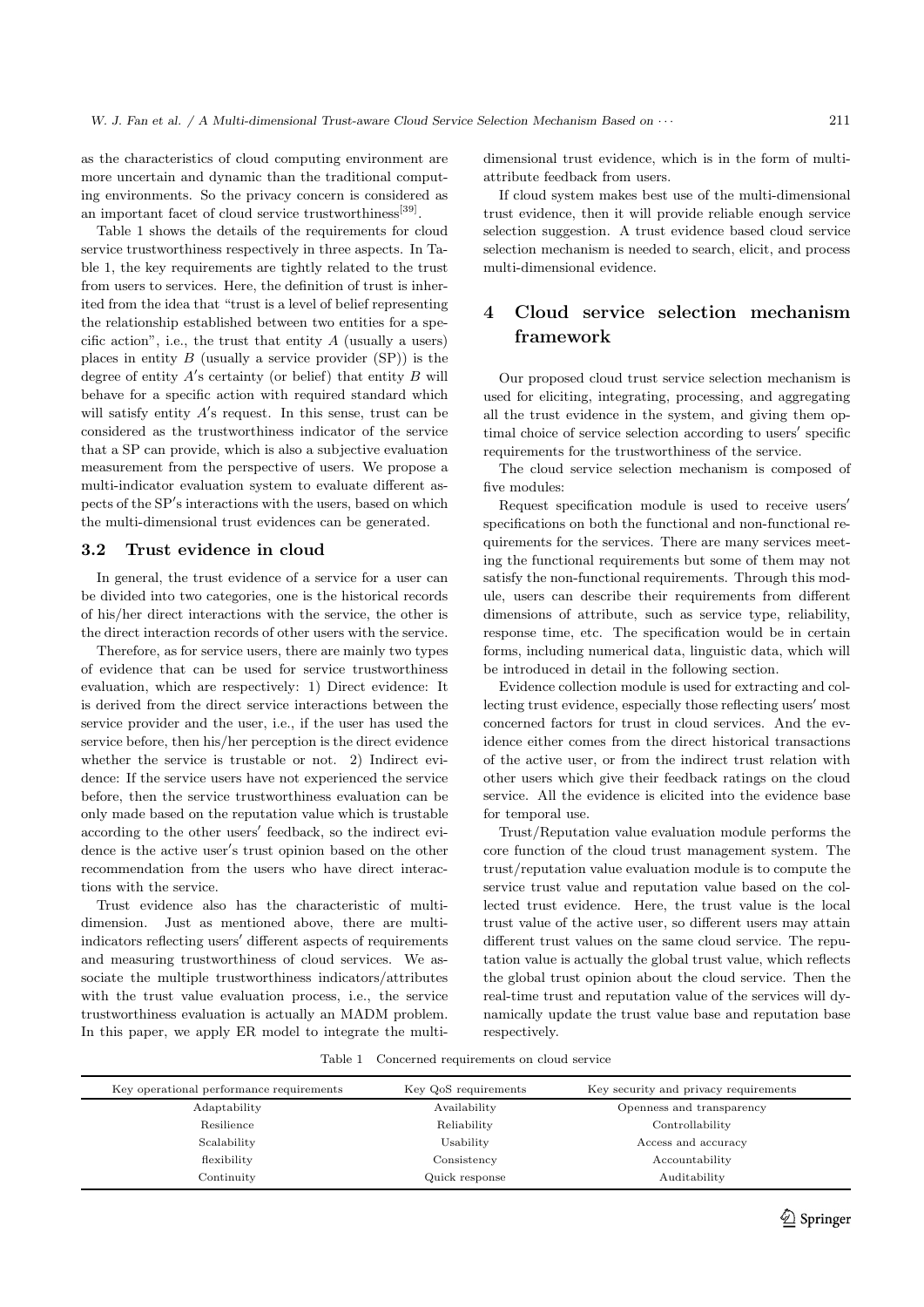Service selection module is responsible for matching users' requirements for cloud service trustworthiness and the trust values of all the optional services. If there is any matched pair, this module will select and invoke the service that best satisfies the active user and send him/her a report of the service trust value evaluation.

For assessment feedback module, after choosing to use the service that is selected by service selection module for the active user, he/she can give the multi-dimensional feedback ratings back to the assessment feedback module. This module is used for storing the real-time updating assessment from users.

Trust/reputation value management module performs the function of real-time updating of the reputation/trust value of cloud services, which is based on the trust value evaluation module that gives the priori trust value of services, and the assessment feedback module that gives the posterior trust value evaluation of the specific services.

Fig. 1 shows our cloud service selection mechanism framework. In Fig. 1, there are two important types of databases, i.e., the trust value database and the reputation value database. Once a user has used a specific cloud service, he/she will start his/her own trust value base, which stores the local trust value assigned by the individual user on the services that he/she has used, and the trust value is assigned by the user according to his/her satisfaction to the direct interactions with the services, and also can be updated with new interactions. So the trust value bases are separated by the user domains and distributed over the cloud service user domain. In view of this, the trust value base stores each user's direct trust evidence on the cloud services that he/she has experienced before, and this type of trust evidence is the subjective and personalized view to the services.



Fig. 1 Cloud service selection mechanism framework

On the other hand, the reputation base stores the reputation value of each service, and it is calculated based on the aggregation of all the feedback assessment given by the experienced users. In this paper, the assessment results are users' posterior evaluation of all the services after using them, and the reputation value of each service is the global opinion aggregation of all the users. We will introduce the two types of bases in the next section.

#### **5 Mechanism design**

In this section, we first investigate the main concerned issues on cloud service trust and reputation evaluation process. The main problems can be concluded as follows: First of all, there are various attributes which reflect cloud service users' various requirements for the cloud service trustworthiness. Secondly, since all these attributes are evaluated by users either qualitatively or quantitatively, the trust value evaluation is needed to be made in a unified framework. Last but not the least, as the trust evidence is collected in different forms, the evidence must be changed into a unified manner.

#### **5.1 Problem definition**

Suppose the following problem: A group of consumers  $c^{j}(i = 1, 2, \dots, n)$  need to rank a set of cloud services  $s_i(i = 1, \dots, m)$  according to the degree of satisfaction for each service, so as to select an optimal service that can best meet an active user's needs. Here the service selection problem is to determine the optimized trust level associated with the service's implementations, i.e., picking the most trustworthy service. This is reasonable only if the trust assignment depends on the service implementation's qualities<sup>[40]</sup>. Next we will give some mathematical description and definitions of the related notions.

**Definition 1 (Cloud provider).** A cloud provider  $c p \in CP$  is a double-tuple  $\langle N_m, R_s \rangle$ , where  $N_m$  is the name of the cloud provider, and  $R_s$  denotes the service resource (or functions) that the cloud provider can offer to service providers or directly to the end users.

**Definition 2 (Service provider).** A service provider  $sp \in SP$  is a triple-tuple  $\langle i, s, c \rangle$ , where  $i \in In$  is the interface that the service provider offers,  $s = \langle s_1, \dots, s_n \rangle$  is a set of cloud services that it provides, and c denotes the cloud provider(s) that the service provider is depending on.

**Definition 3 (Cloud service).** A cloud service  $cs \in$ CS is a five-tuple  $\langle id, T, p, f, cp \rangle$ , in which  $id \in ID$  is the ID number of the service, and  $T \in T_c$  is the type of cloud service,  $p \in Pr$  is the service provider that offers this service,  $f \in Func$  is a set of key function(s) that the service can perform, and cp is the cloud provider that hosts this service.

**Definition 4 (Service trust evidence).** For each service user, the service trust evidence is a triple-tuple  $\langle id, \Phi_1, \Phi_2 \rangle$ , in which id is the ID number of the services that have existed in the cloud service system,  $\Phi_1$  denotes the direct trust evidence related to the service, i.e., the evidence comes from the trust value base of all the users who have used the specific service before, and  $\Phi_2$  denotes the indirect trust evidence, which comes from the reputation base storing the aggregated assessment reputation value of the specific service. Here, service trust evidence is associated with the multi-attribute trustworthiness.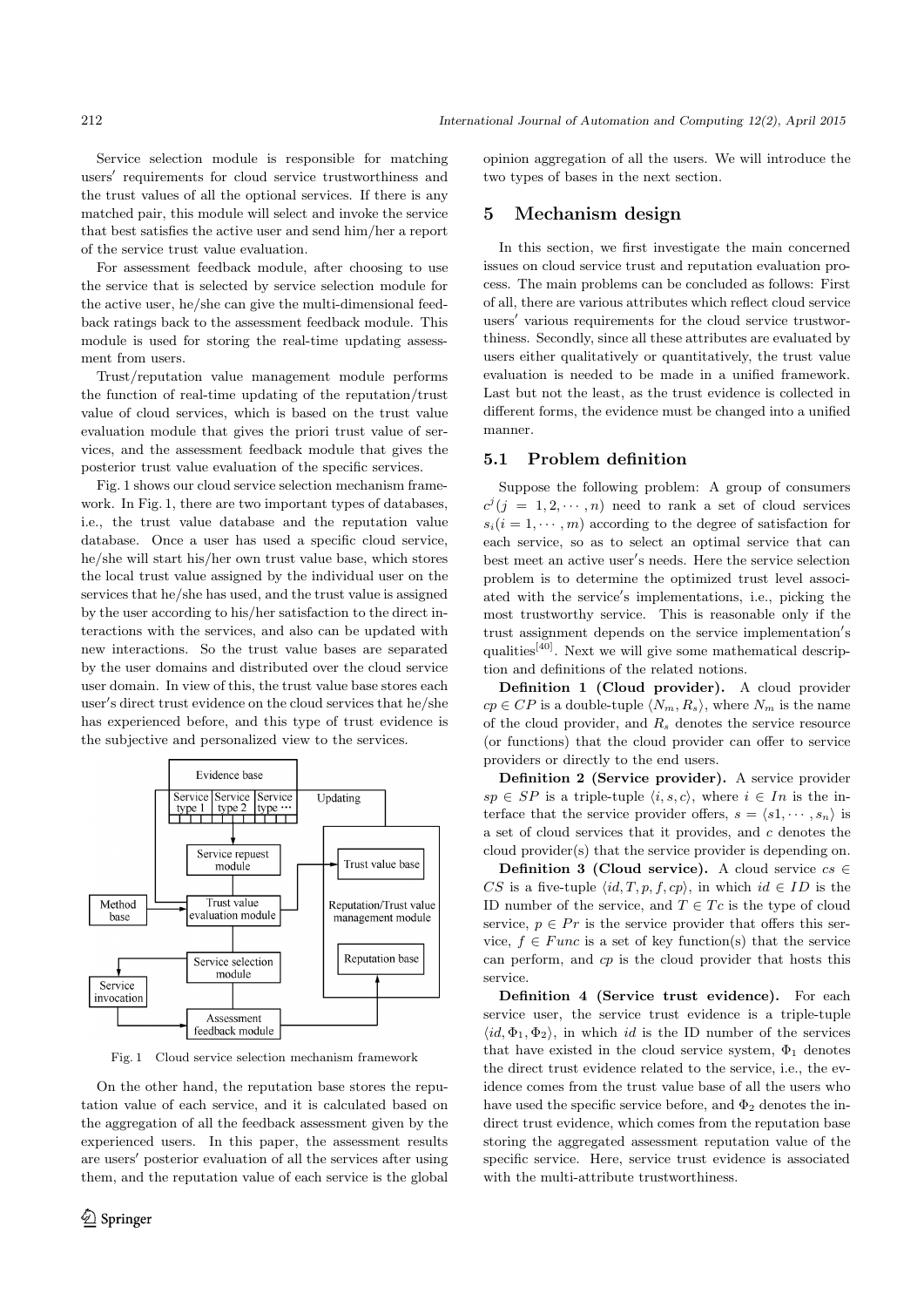**Definition 5 (Service trust value).** The service trust value may not be unique, since it is actually a user-service trust value, i.e., the service trust value is the subjective evaluation that reflects an active user's trust opinion on the service. Service trust value is a four-tuple  $\langle su, id, t, tv \rangle$ , where su is the user who assigns trust value to the specific service, *id* is the specific service's ID number,  $t$  is corresponding time scale of the service's trust value, and  $tv$  is the real-time service's trust value.

**Definition 6 (Service reputation value).** The reputation value of a service is a global evaluation result of the specific service, which is a triple-tuple  $\langle id, t, Rp \rangle$ , where id is the specific service's ID number,  $t$  is the time scale of the assigned reputation value to the service, and Rp is the corresponding reputation value of the service on the  $t$ -th instant.

#### **5.2 Cloud service selection process**

1) User  $c_j$  ( $j = 1, \dots, n$ ) sends his/her service request  $R_j$  to the cloud service system, then the system selects the services of which both the type  $T$  and the function  $f$  meet the demands of the service user. And the remaining services are included into a service set  $FS_j = \{FS_j^1, FS_j^2, \cdots, FS_j^m\}$ which indicates that there are  $m$  services which can satisfy the user's functional requirements, and the number from 1 to m represents the index of the service.

2) Elicit the active user's nonfunctional requirements for service, i.e., the key attributes concerned by the user. These requirements can form an attribute choice space (ACS). Here we assume that there are  $q$  dimensions of requirements specified by active user  $c_i$ :

$$
req_j = \{Q_j^1, Q_j^2, \cdots, Q_j^q\}.
$$
 (1)

Besides, user  $c_j$  assigns weights to all the required attributes, according to the importance that user  $c_i$  considers to cloud service trustworthiness. The assigned weights are

$$
w^{j} = \{w_{j}^{1}, w_{j}^{2}, \cdots, w_{j}^{q}\}.
$$
 (2)

3) Elicit trust evidence of all the service  $FS_j^k \in \mathbb{R}$  (1  $FS_j(1, \dots, m)$  from evidence base. There are two sources of trust evidence, i.e., direct evidence  $\Phi_1$  and indirect evidence  $\Phi_2$ . The direct interaction evidence is elicited from the history records that he/she has direct interaction with the service. If he/she has not interacted with the service before, then the direct evidence will be null. The indirect evidence is elicited from the history records of other users who have direct interactions with the cloud service.

4) Calculate the services' reputation value: Based on the total feedback assessment of the service, the real-time global reputation values of services  $FS_j^k(k = 1, \dots, m)$  are calculated, which are based on the global user's history records. The results then update the latest reputation values of the services  $FS_j^k(k = 1, \dots, m)$  in the reputation value base.

5) Evaluate the services' trust values by the active user  $c_j$ : Based on the direct and indirect trust evidence, calculate the real-time trust values of services  $FS_j^k(k)$   $1, \dots, m$ ). In this paper, we introduce two types of trust values, which are perception-based trust value and reputation-based trust value, respectively. The former one is calculated according to the direct evidence elicited from the user's history records under the circumstance that he/she has interacted with the service before. The latter one is applied when the active user has no interaction with the service before, and it is calculated based on the reputation value of the service, associated with the user's personalized mapping function from reputation value to trust value, i.e., how much user  $c_i$  trusts the reputation value of the service. If the user  $c_j$  has interacted with the service, his/her trust value for this service is calculated considering the two types of trust values. The results then update the latest trust values of services  $FS_j^k (k = 1, \dots, m)$  in the individual trust value base of the user  $c_i$ .

6) Calculate the aggregated trustworthiness of services  $FS_j^k(k = 1, \dots, m)$ . In this paper, the cloud service trustworthiness depends on the trust value and reputation value of the services. The two values should be assigned relative weights when they are aggregated. The weight assignments to trust value and reputation value by different users will be varied too. In other word, if the user  $c_j$  is inclined to trust himself/herself more, then the weight of trust value will be larger, otherwise larger weight should be assigned to reputation value of the service.

7) Select the optimal service. Based on the calculated results of the trustworthiness of all the services in  $FS_i$ , the service selection module then helps the active user  $c_j$  to select the most trustworthy service.

8) Collect the feedback assessment from the user  $c_i$ . After using the selected service, the user  $c_j$  is asked to give his/her assessment to the attributes in the specified ACS  $req_j = \{Q_j^1, Q_j^2, \cdots, Q_j^q\}$  which is rated to five grades: best, good, average, poor, and worst. The feedback ratings will form new evidence for the selected service.

#### **5.2.1 Reputation value calculation**

Here, the services' reputation values are evaluated through multiple attributes in the ACS  $req_i$  =  $\{Q_j^1, Q_j^2, \cdots, Q_j^q\}$ , then how to calculate the reputation<br>who is an MADM unklum. For each strikets  $Q^T(x)$ value is an MADM problem. For each attribute  $Q_j^r(r)$  $1, \dots, q$ , let  $\Theta$  be a frame of discernment, and let the basic probability assignment (BPA) be specified as the function m:  $2^{\Theta} \rightarrow \{0, 1\}$ ,  $m(\phi) = 0$ , and  $\sum_{H_n \in \Theta} m(\{H_n\}) = 1$ , where  $\phi$  is the null set and  $2^{\Theta}$  is the power set of  $\Theta$ . Here  $H_n$  is referred to the evidence where n denotes the degree of user satisfaction with the attribute of the service. Let those users give their assessments to five grades as best, good, average, poor, and worst, which are denoted as  $H = \{H_1, H_2, H_3, H_4, H_5\}$ . A belief structure is used to describe subjective assessment information of the attributes in the ACS, and the MADM problem can be modeled using the following expectations for service  $FS_j^k(k = 1, \dots, m)$ to attributes  $Q_j^r(r=1,\dots,q)$  in the t-th time window:

$$
S^{t}(Q_{j}^{r}(FS_{j}^{k})) = \{ (H_{i}, \beta_{i,j,k}^{t}(FS_{j}^{k})), i = 1, \cdots, 5 \}
$$
  

$$
r = 1, \cdots, q, \quad k = 1, \cdots, m
$$
 (3)

 $\bigcirc$  Springer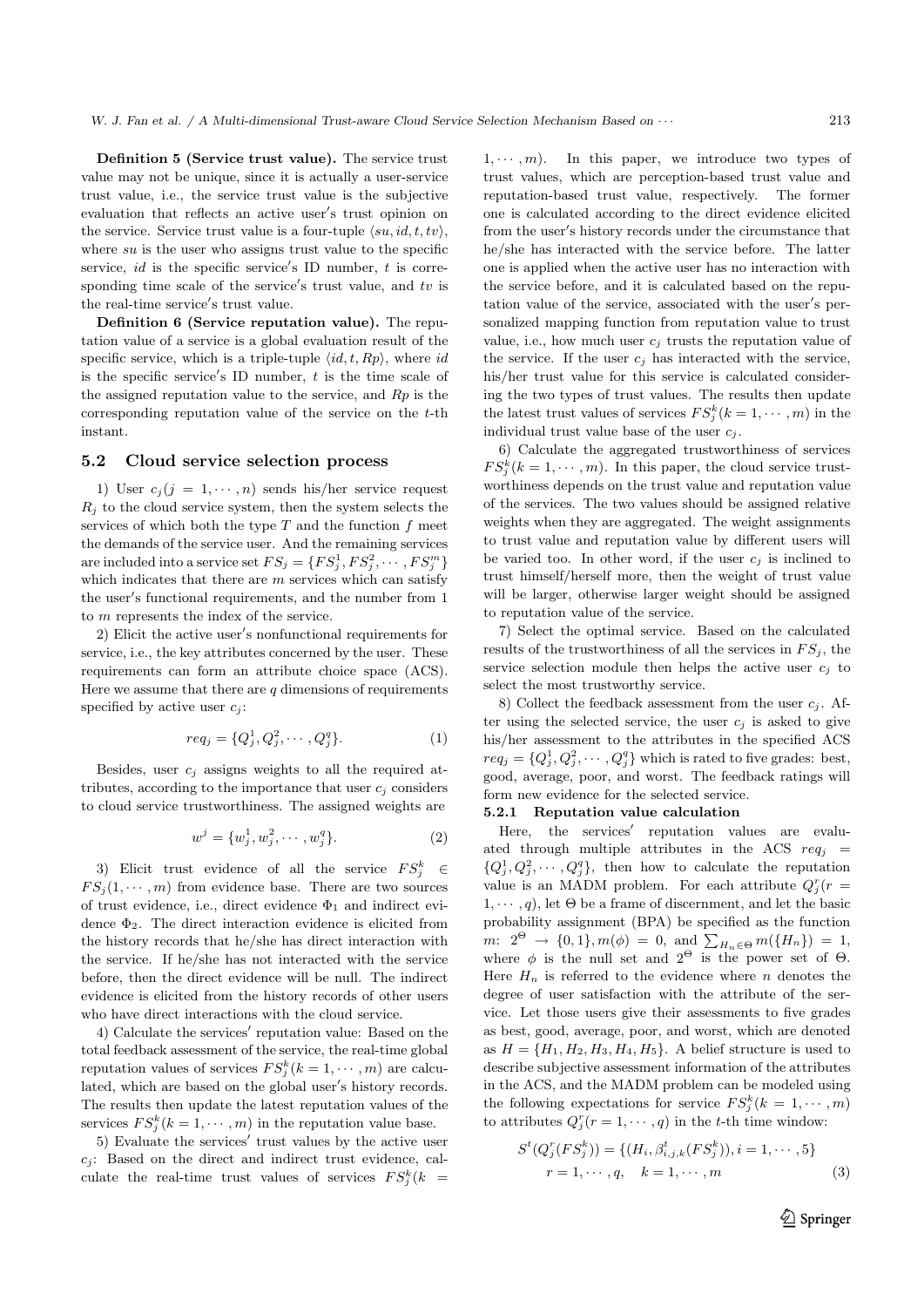where  $\beta_{i,k,r}^t(FS_j^k) \geq 0$ ,  $\sum_{i=1}^5 \beta_{i,k,r}^t(FS_j^k) \leq 1$ ,  $\beta_{i,k,r}^t(FS_j^k)$ <br>denotes a degree of belief that an attribute  $Q_j^r$  at an alternative  $FS^k_j$  is assessed to a grade  $H_i$  with a degree of belief of  $\beta_{i,k,r}^t(FS_j^k)(i=1,\dots,5)$  in the t-th time window. And a generalized decision matrix  $D_g$  with  $S(Q_j^r(F_j^k))$  as its elements is constructed as

$$
D_g = (S^t(Q_j^r(FS_j^k)))_{r \times n}.
$$
\n(4)

Then the evaluation results can be aggregated using the following evidential reasoning algorithm:

$$
m_{i,k,r}^t = w_j^r \beta_{i,k,r}^t(FS_j^i), \, i = 1, \cdots, 5, \, k = 1, \cdots, m \qquad (5)
$$

$$
m_{H,k,r}^{t} = 1 - \sum_{i=1}^{5} m_{i,k,r}^{t} = 1 - w_{j}^{k} \sum_{i=1}^{5} i = 1^{5} \beta_{i,k,r}^{t} (FS_{j}^{k}),
$$

$$
k = 1, \cdots, m, \quad r = 1, \cdots, q
$$
  
 
$$
: m_{i, I(k+1), r} = K_{I(k+1)}^t m_{i, I(k)}^t m_{H, k+1}^t +
$$
 (6)

$$
m_{H,I(k)}^{t}m_{i,k+1}^{t}, i = 1, \cdots, 5 \qquad (7)
$$

$$
\{H\}: m_{H,I(k+1)}^t = K_{I(k+1)}^t m_{H,I(k)}^t m_{H,k+1}^t
$$
\n
$$
\begin{bmatrix} 5 & 5 \end{bmatrix}^{-1}
$$
\n
$$
(8)
$$

$$
K_{I(k+1)}^{t} = \left[1 - \sum_{u=1}^{5} \sum_{v=1, v \neq u}^{5} m_{u, I(k)}^{t} m_{v, k+1}^{t}\right]^{-1},
$$
  
\n
$$
k = 1, \cdots, N-1
$$
 (9)

$$
\beta_h^t(FS_j^k) = C_2 = \sum_{r=1}^q w_r (1 - \sum_{n=1}^5 \beta_{n,k}^t(FS_j^k))
$$
(10)

$$
\beta_i^t(FS_j^k) = \frac{1 - C_2}{1 - m_{H,I(q)}^t} m_{i,I(q)}^t, \ i = 1, \cdots, 5
$$
 (11)

where  $m_{i,I(1)}^t = m_{i,1}^t (n = 1, \dots, 5)$  and  $m_{H,I(1)}^t = m_{H,1}^t$ .<br>The commuted convention  $E_{i}^{K}$  can be determined by The aggregated assessment for  $FS_j^k$  can be described by

$$
S(y(FS_j^k)) = \{ (H_i, \beta_i^t(FS_j^k)), i = 1, \cdots, 5 \}.
$$
 (12)

Suppose the utility of an evaluation grade  $H_i$  is denoted by  $u(H_i)$ , then the expected utility of  $S(y(FS_j^k))$  is defined as

$$
u(S(y(FS_j^k))) = \sum_{i=1}^{5} u(H_i)\beta_i^t(FS_j^k). \tag{13}
$$

The maximum, minimum and average utilities of  $FS_i^k$  $\overline{a}$ are given by

$$
u_{\max}^t(FS_j^k) = \sum_{i=1}^4 \beta_i^t(FS_j^k)u^t(H_i) +
$$
  

$$
(\beta_N^t(FS_j^k) + \beta_H^t(FS_j^k)u^t(H_N))
$$
 (14)

$$
u_{\min}^t(FS_j^k) = (\beta_1(FS_j^k) + \beta_H^T(FS_j^k))u^t(H_1) + \sum_{i=2}^5 \beta_i^t(FS_j^k)u^t(H_i)
$$
\n(15)

$$
u_{\text{aver}}^{t} (FS_{j}^{k}) = \frac{u_{\text{max}}^{t} (FS_{j}^{k}) + U_{\text{min}}^{t} (FS_{j}^{k})}{2}.
$$
 (16)

Here we use the average utility of  $FS_j^k$  as the reputation value of service  $FS_j^k$  in the t-th time window.

# **5.2.2 Trust value calculation**

In this part, we introduce two types of trust values: perception-based and reputation-based trust values, which are respectively inferred based on the subjective interactions and objective reputation. The final trust value of the service is aggregated by the two types of trust values.

1) Perception-based trust value:  $p\_Trust$ 

If an active user  $c_i$  has used the service before,  $p\_Trust$ value of the service is based on the direct perception of the interaction(s). For a specific service  $(FS_j^k)(i = 1, \dots, 5)$ , we assume that the active user  $c_j$  has interacted with the service for  $\tau_j^k(\tau_j^k \geq 1)$  times. Let  $p\_Trust_j^{\tau_j^k}(r)$  denote the perception-based trust value by user  $c_j$  for service k on attribute  $Q_j^r(r=1,\cdots,q)$  after  $\tau_j^k$ -th interaction,  $V_j^{\tau_j^k}(r) \in [0,1]$  denotes the real-number assessment to the attribute r's performance when the user  $c_j$  finishes the  $\tau_j^k$ -th interaction with the service, and  $Rp<sup>t</sup>(k)$  denotes the reputation value of service  $k$  in the  $t$ -th time window, respectively. The formulas are

$$
p\_Trust_j^{\tau_j^k}(k_r) = \alpha_1 \times p\_Trust_j^{\tau_j^k-1}(k_r) + \alpha_2 \times V_j^{\tau_j^k}(k_r)
$$
\n(17)

where  $\alpha_1 + \alpha_2 = 1, \alpha_1, \alpha_2 > 0$ , and if  $\tau_j^k = 1$ , then  $p\_Trust_j^1(k) = V_j^1(k).$ 

Here the service's trust value vector by the user  $c_j$  is formed as

$$
\{p\_Trust_j^{\tau_j^k}(k_1), \cdots, p\_Trust_j^{\tau_j^k}(k_r), \cdots, p\_Trust_j^{\tau_j^k}(k_q)\},\
$$

$$
r = 1, \cdots, q
$$
(18)

where each component in the vector denotes respective perception trust value on each attribute  $r's (r = 1, \dots, q)$  performance of the service.

Then, these multi-attribute based perception trust values are aggregated to form a general trust value of the service, by combining each attribute's weight of the service, which is calculated as

$$
p\_Trust_j^{\tau_j^k}(k) = \sum_{r=1}^{q} w_r \times p\_Trust_j^{\tau_j^k}(K_r). \tag{19}
$$

However, this is not the final trust value of the service, since trust decays with time. In other word, if the user used the service once long time ago, obviously the level he/she trusts the service now should be less than the trust level when he/she just finished the interaction. In view of this, here we introduce a decay factor  $\sigma$  of time. Then the realtime perception-based trust value is calculated using

$$
p\text{-}Trust_j^t(k) = p\text{-}Trust_j^{\tau_j^k}(K) \times (1 - \sigma)^{\tau_j^k}.
$$
 (20)

2) Reputation-based trust value:  $r\_Trust$ 

Besides direct trust relationship, there is indirect trust which is based on the service's reputation value, i.e., the trust level of the user on the service's reputation value. It needs to be noted here that reputation value and reputation-based trust value may be confused with each

 ${H_i}$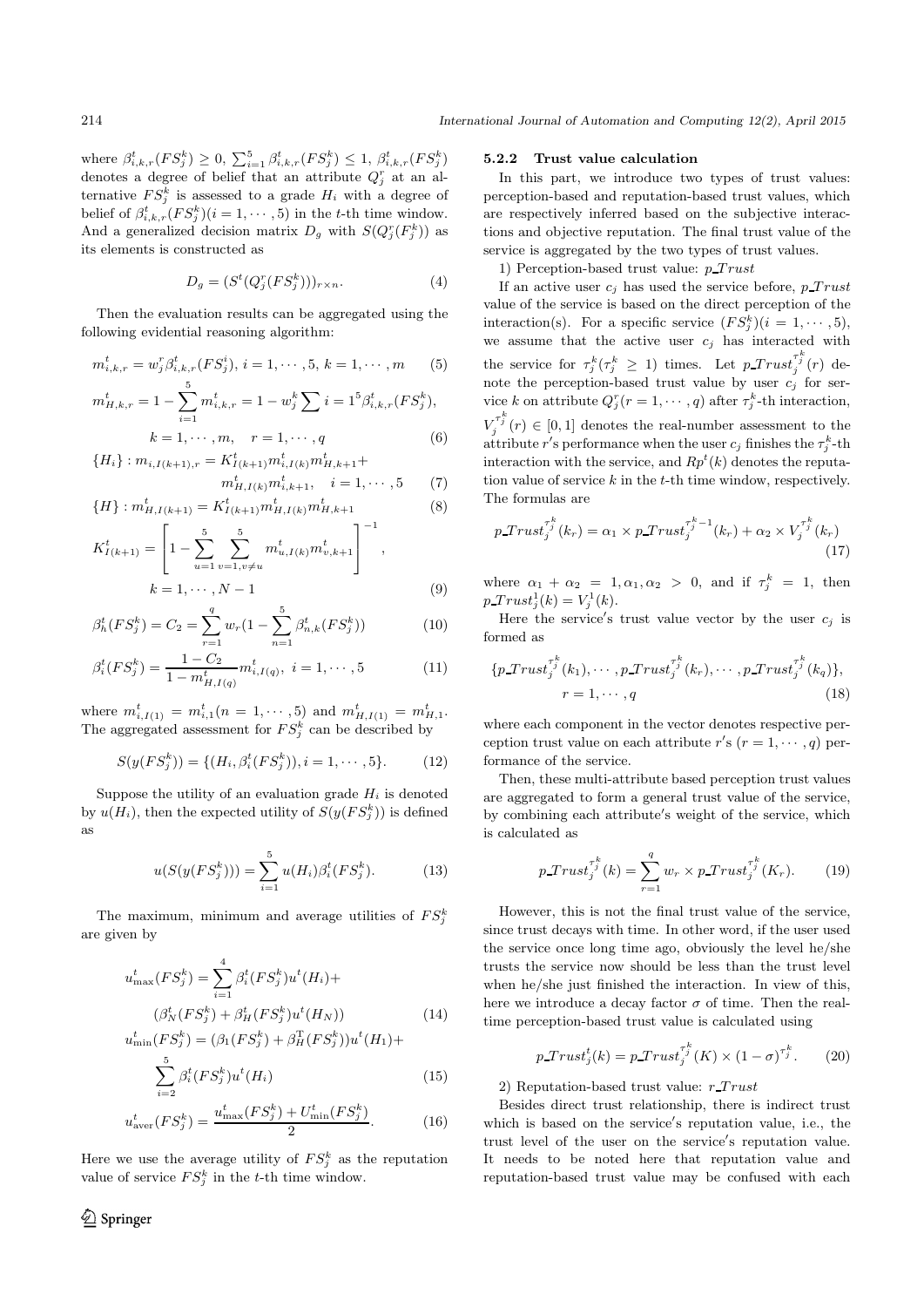other. However, there is a significant difference between them, i.e., the reputation-based trust value is still a subjective and personalized opinion of users. The service's reputation-based trust value by the user needs to add a mapping function of the service's reputation value, which reflects the user's preference, bias, belief, etc.

Therefore, in order to fit an approximate mapping function curve for the active user, we have to do some preliminary survey to get some representative points. First of all, the users can be roughly divided into three types, which are respectively positive users, neutral users, and negative users. No matter which type the user belongs to, the mapping function is a non-decreasing function. If the user belongs to the neutral user group, then the curve will be a straight line with 45 degrees, which is based on the survey result that he/she totally believes the reputation trust value.

Fig. 2 is an example for the three classes of user, where the convex curve, the straight line, and the concave curve represent the mapping function of positive, neutral, and negative users, respectively.



Fig. 2 Mapping function curves

The three lines are the simplest curves, and the real curves that describe the mapping function from reputation value to reputation-based trust value are not straight and may be nonlinear.

There are some questions should be answered by the active user, which are

1) If the reputation value of the service is 0, then how much will you trust it?

2) If the reputation value of the service is 1, then how much will you trust it?

3) If the reputation value of the service is 0.5, then how much will you trust it?

4) If the reputation value of the service is 0.25, then how much will you trust it?

5) If the reputation value of the service is 0.75, then how much will you trust it?

The answers to these questions should also be in [0, 1]. From the above five questions, we can get five representative points of the active user's mapping function from the

reputation value to the reputation-based trust value. If the curve is not smooth enough and more precision is needed, then we can get more points by asking the active user more questions like these. It needs to be noted that the function is not fixed, since users' preference, bias, and other factors are changing along with time. Therefore, it has to approximate the curve once the users change their altitude to reputation value of the service.

Assume the reputation of service  $FS^k_j$  at  $(t-1)$ -th time window is  $Rp_j^{t-1}(k)$ , and we can use  $f^t(FS_j^k)$  as the user's approximated mapping function, denoted as

$$
f(FS_j^k) = f(RP_j^{t-1}(k)).
$$
\n(21)

For the users who have not experienced the service before, the final trust value of service  $FS_j^k$  will be equal to reputation-based trust value  $r\_Trust.$  However, for the users who have experienced the service, the final trust value of service  $FS_j^k$  is aggregated by perception-based trust value and reputation-based trust value. Due to the subjective feature of trust, the weights assigned to the two types of trust values depend on the active user's relative belief level on himself/herself and other cloud service users. Assuming the weight assigned to the perception-based trust value by user  $c_j$  is  $\omega_j^P$ , and that assigned to the reputation-based trust value is  $\omega_j^R$ , then the final trust value of service  $FS_j^k$ is calculated by

$$
TV_j^t(k) = \omega_j^P \times (p\_Trust_j^t(k)) + \omega_j^R \times (r\_Trust_j^t(k)).
$$
\n(22)

#### **5.2.3 Service selection and feedback assessment**

Based on the final trust values of the candidate services, the service that has the largest trust value in the chosen service set  $FS_i$  will be selected automatically by the cloud service selection system and then be invoked.

After using the service, the user can give his/her latest perceived performance feedback ratings on the service, of which the attributes in his/her ACS are to be rated into five grades as best, good, average, poor, and worst. All these assessments will then be stored into the reputation base to update it. In addition, the user will be asked to assign the latest trust value on the service, and the value will be stored into the user's trust value base to update his/her local trust evaluation on the service.

From the above analysis to our proposed cloud service selection mechanism, we can see that the process actually forms a circulation, i.e., prior trust and reputation values of cloud services can be served as the trust evidence to calculate the real-time trust and reputation values, which will be reused again as trust evidence in the future by the user or others. By applying this service selection mechanism, the cloud service system will provide more trustworthy services to users.

## **6 Case study**

In this section, we will illustrate our proposed multidimensional trust-aware cloud service selection mechanism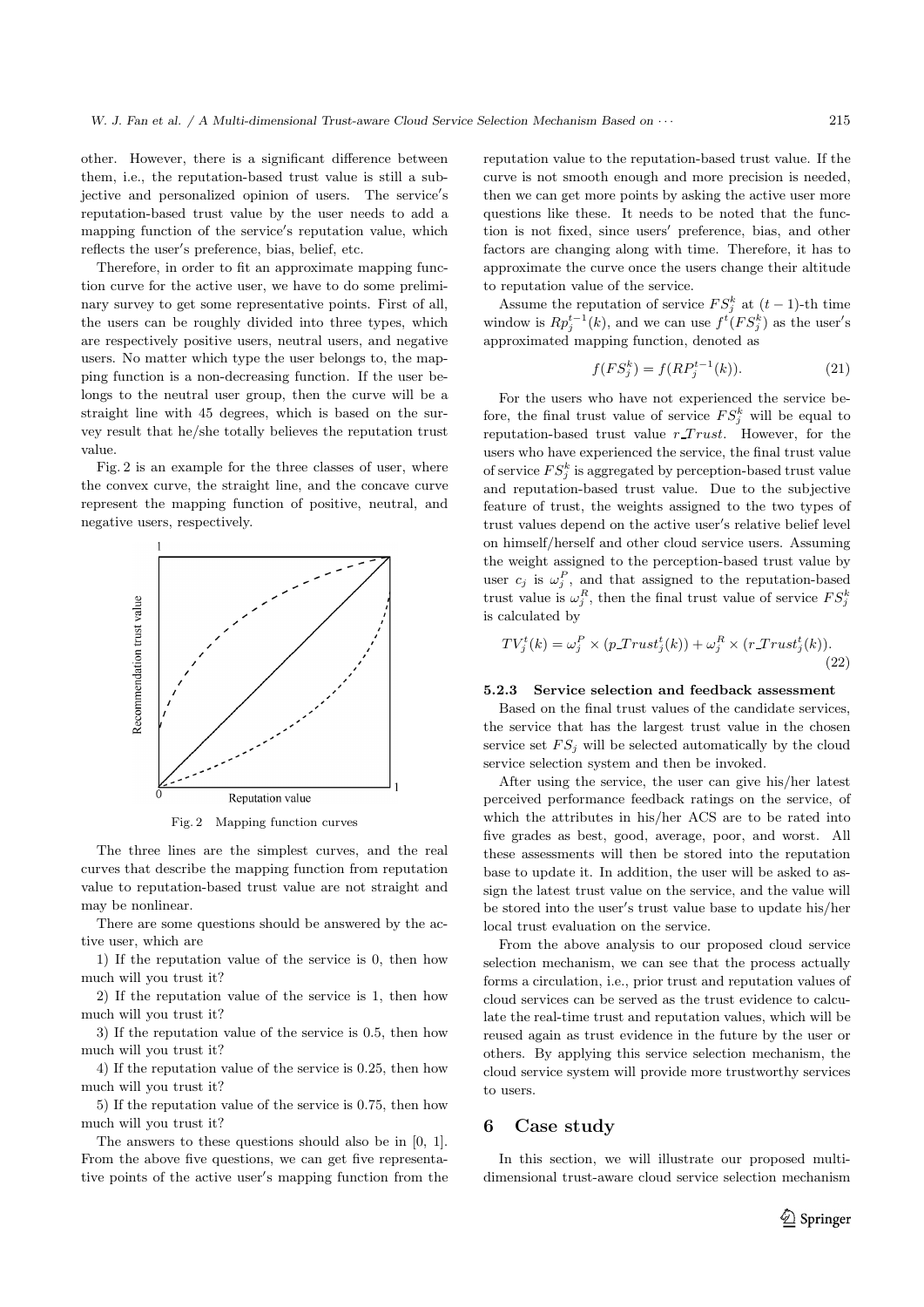based on ER approach by a case study.

Suppose there is an active user  $c_i$ , who wants to select an online office service in a cloud service system, where there are a mass of service providers that can offer this type of service. We assume that after the preliminary screening, there are five services  $\{FS_j^1, FS_j^2, \cdots, FS_j^5\}$ which can meet user  $c_j$ 's functional needs, and the cloud service selection mechanism has to select the most trustworthy one according to his nonfunctional requirements for service. Assume that the nonfunctional attributes chosen by  $c_i$  is  $ACS_i$ . These attributes are adaptability, scalability, availability, reliability, quick response, controllability, and security, which can be denoted by  $\{Q_j^1, Q_j^2, \cdots, Q_j^7\}$ . The weights of these concerned attributes according to relative importance deemed by the user are respectively  $\{w_j^1, w_j^2, \cdots, w_j^7\} = \{0.1, 0.14, 0.19, 0.18, 0.11, 0.13, 0.15\}.$ 

Then the evidence is to be elicited from the evidence base, including the direct and indirect evidence. Assume that until the t-th time window, there are two services that user A has used before, denoted as  $\{FS_j^1, FS_j^2\}$  and the rest three services are not used, which are denoted as  $\{FS_j^3, FS_j^4, FS_j^5\}.$ 

1) For services  $\{FS_j^3, FS_j^4, FS_j^5\}$ , the active user's reputation-based trust value are respectively denoted as  $r\text{ }\mathcal{I}rust_{j}^{4}$  and  $r\text{ }\mathcal{I}rust_{j}^{5}$ , respectively. Before calculating the reputation-based trust value, the reputation value of the service on t-th time window is to be calculated first. The belief structures of the performance of the 7 nonfunctional attributes are denoted in Tables 2–4 (here we use the probability mass as the belief degree):

Then we aggregate the belief structures on each attributes. In order to facilitate the calculation process of evidential reasoning, here we use the intelligent decision system (IDS) to get the final assessments of the services, which are served as their reputation values. The results are

shown in Fig. 3.

|  |  |  |  | List of all alternatives assessed on the selected attribute |
|--|--|--|--|-------------------------------------------------------------|
|--|--|--|--|-------------------------------------------------------------|

| Name            | Assessment   Rank |  |
|-----------------|-------------------|--|
| FS <sub>3</sub> | 0.6128            |  |
| FS <sub>4</sub> | 0.7318            |  |
| $\neg$ FS5      | 0.6615            |  |

Fig 3 The assessment results of reputation-based trust value of  $FS_j^3$ ,  $FS_j^4$ , and  $FS_j^5$ 

Therefore, the reputation value of services  $FS_j^3$ ,  $FS_j^4$  and  $\tilde{S}^5$  $FS_j^5$  are respectively 0.6128, 0.7318 and 0.6615. Then user  $c_j$  is asked to complete a survey to get his mapping function from the reputation value to reputation-based trust value. Assume that the answers to these questions can approximate a mapping function curve as shown in Fig. 4.



Fig. 4 Mapping function curves of the user

| Services                                             |         | $Q_i^1$                                                                  | $Q^2$                                                  |
|------------------------------------------------------|---------|--------------------------------------------------------------------------|--------------------------------------------------------|
| $FS_i^3$                                             |         | $\{H_1, 0; H_2, 0.1; H_3, 0.4; H_4, 0.3; H_5, 0.2\}$                     | ${H_1, 0; H_2, 0.2; H_3, 0.5; H_4, 0.2; H_5, 0.1}$     |
| $FS_i^4$                                             |         | $\{H_1, 0; H_2, 0; H_3, 0.1; H_4, 0.3; H_5, 0.6\}$                       | $\{H_1, 0; H_2, 0; H_3, 0.4; H_4, 0.4; H_5, 0.3\}$     |
| $FS_i^5$                                             |         | $\{H_1, 0; H_2, 0; H_3, 0.3; H_4, 0.4; H_5, 0.3\}$                       | $\{H_1, 0; H_2, 0.1; H_3, 0.3; H_4, 0.4; H_5, 0.2\}$   |
|                                                      | Table 3 | The belief structures for services $FS_i^3$ , $FS_i^4$ and $FS_i^5$ -(2) |                                                        |
| Services                                             |         | $Q_i^3$                                                                  | $Q_i^4$                                                |
| $FS_i^3$                                             |         | $\{H_1, 0; H_2, 0.1; H_3, 0.3; H_4, 0.4; H_5, 0.2\}$                     | $\{H_1, 0; H_2, 0.1; H_3, 0.5; H_4, 0.2; H_5, 0.2\}$   |
| $FS_i^4$                                             |         | $\{H_1, 0; H_2, 0; H_3, 0.1; H_4, 0.6; H_5, 0.3\}$                       | $\{H_1, 0; H_2, 0; H_3, 0; H_4, 0.8; H_5, 0.2\}$       |
| $FS_i^5$                                             |         | $\{H_1, 0; H_2, 0; H_3, 0.3; H_4, 0.5; H_5, 0.2\}$                       | $\{H_1, 0; H_2, 0.1; H_3, 0.2; H_4, 0.4; H_5, 0.3\}$   |
|                                                      | Table 4 | The belief structures for services $FS_i^3$ , $FS_i^4$ and $FS_i^5$ -(3) |                                                        |
| $Q_{\rm s}^5$                                        |         | $Q_2^6$                                                                  | $O^7$                                                  |
| $\{H_1, 0; H_2, 0.1; H_3, 0.5; H_4, 0.2; H_5, 0.2\}$ |         | $\{H_1, 0; H_2, 0.1; H_3, 0.5; H_4, 0.4; H_5, 0.2\}$                     | $\{H_1, 0.1; H_2, 0.2; H_3, 0.5; H_4, 0.1; H_5, 0.1\}$ |
| ${H_1, 0; H_2, 0; H_3, 0.4; H_4, 0.4; H_5, 0.2}$     |         | $\{H_1, 0; H_2, 0; H_3, 0.4; H_4, 0.4; H_5, 0.2\}$                       | $\{H_1, 0; H_2, 0.1; H_3, 0.3; H_4, 0.4; H_5, 0.2\}$   |
| ${H_1, 0; H_2, 0.1; H_3, 0.6; H_4, 0.2; H_5, 0.1}$   |         | $\{H_1, 0; H_2, 0; H_3, 0.6; H_4, 0.3; H_5, 0.1\}$                       | $\{H_1, 0; H_2, 0.1; H_3, 0.6; H_4, 0.2; H_5, 0.1\}$   |

Table 2 The belief structures for services  $FS_j^3$ ,  $FS_j^4$  and  $FS_j^5(1)$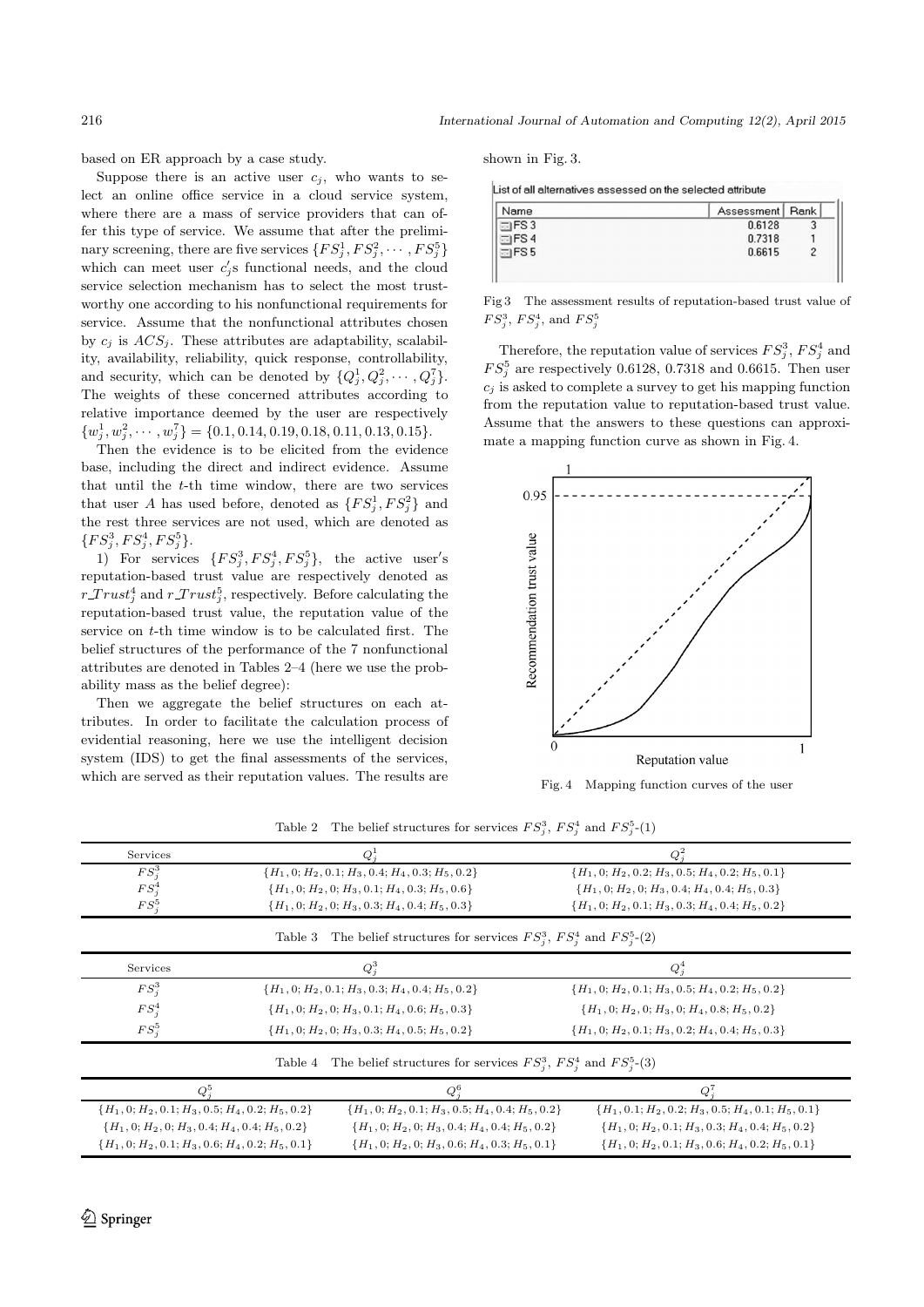From Fig. 4 we can see that the user  $c_j$  is a negative user, i.e., his reputation-based trust value is smaller than the corresponding reputation value. Then the corresponding reputation-based trust value can be attained as

$$
TV_j^t(FS_j^3) = r\_Trust_j^3 = 0.5786
$$
  
\n
$$
TV_j^t(FS_j^4) = r\_Trust_j^4 = 0.6843
$$
  
\n
$$
TV_j^t(FS_j^5) = r\_Trust_j^5 = 0.6729.
$$

2) As for services  $\{FS_j^1, FS_j^2\}$ , they have been used by the user  $c_i$  before. First of all, the reputation value of these services also needs to be calculated. The other users' aggregate belief structures on each attribute are listed in Tables 5–7.

We use IDS to get the assessment results to the services  $\{FS_j^1 \text{ and } FS_j^2\}$ , as shown in Fig. 5.

| List of all alternatives assessed on the selected attribute |  |  |
|-------------------------------------------------------------|--|--|
|-------------------------------------------------------------|--|--|

| Name       | Assessment   Rank |          |
|------------|-------------------|----------|
| $\Xi$ IFS1 | 0.8000            |          |
| $\neg$ FS2 | 0.7250            | $\sigma$ |

Fig. 5 The assessment results of reputation value of  $FS_j^1$  and  $FS_j^2$ 

So, the real-time reputation values of services  $FS_j^1$  and  $FS_j^2$  are 0.8 and 0.725, respectively.

Next, the user's perception trust values on the services are to be calculated.

Assume that the user  $c_j$  has used  $FS_j^1$  and  $FS_j^2$  $j^2$  for once and twice respectively, with  $d_j^{FS_j^1} = 2$ ,  $d_j^{FS_j^2} = 1$ ,  $\alpha_1 = 0.4$ ,<br>and  $\alpha_2 = 0.6$ . And there is  $V_j^1(FS_j^1) = \{0.35, 0.75, 0.5, 0.75,$ <br>0.6, 0.45, 0.3} and  $p\_Trust_j^{t-2}(FS_j^2) = \{0.6, 0.45, 0.5, 0.75,$ <br>0.8, 0.4, 0.6}. So  $(k)$ ) × { $w_k$ } = 0.544 and  $p\text{Trust}_{j}^{t-1}(FS_j^2) = \{\alpha_1 \times \text{Trust}_{j}^{t-2}(ES_j^2)(k)\}\$  $p_T \, \text{first}^{t-2} (FS^2_j(k)) + \alpha_2 \times V^2_j (FS^1_j(k)) \} \times \{w_k\} = 0.5788.$ <br>Then a  $\text{First}^{t}(ES^1) = \text{Second}^{t-2}(ES^1) \times (1 - 0.05)^2$ 

Then  $p\_Trust_j^t(FS_j^1) = p\_Trust_j^{t-2}(FS_j^1) \times (1-0.05)^2 = 0.491$  and  $p\_Trust_j^t(FS_j^2) = p\_Trust_j^{t-1}(FS_j^1)(1-0.05)^2 = 0.55$ 0.55.

Combining the reputation value of the services, for which the weight is 0.4, we have  $TV_j^t(FS_j^1) = 0.6 \times 0.491 + 0.4 \times$  $0.8 = 0.6146$  and  $TV_j^t(FS_j^2) = 0.6 \times 0.55 + 0.4 \times 0.75 = 0.63.$ 

Now we have the ranking of the five services based on the final trust value as  $FS_j^4 \succ FS_j^2 \succ FS_j^5 \succ FS_j^3 \succ FS_j^3$ .

Therefore, the cloud service selection mechanism will recommend the user  $c_j$  to select service  $FS_j^4$  in the end.

# **7 Conclusions**

The service selection problems in cloud computing environment are significant for users to get the satisfactory services according to their requirements. This paper proposes a novel and effective mechanism for cloud service selection based on multi-attribute trust value evaluation. The trust value evaluation is based on two aspects of trust: perception-based trust and reputation-based trust, of which the trust evidence is stored in the trust value base and reputation base. Users can get the trust evidence from the two bases, and then use the evidential reasoning approach to form the final trust results. For the service users, after using the service, they will give their feedback evaluation for the cloud system, which is stored in the trust value base and reputation value base for other users to get the indirect trust evidence. This approach is effective in cloud systems, since the trust value is generated from both the direct trust evidence (perception-based trust value) and personalized indirect trust evidence (reputation-based trust value), which is consistent with the service users' requirements.

| $Q^1$<br>Services                                                |                                                    |                                                                       | $O^2$                                                |  |
|------------------------------------------------------------------|----------------------------------------------------|-----------------------------------------------------------------------|------------------------------------------------------|--|
| $FS_i^1$                                                         | $\{H_1, 0; H_2, 0; H_3, 0.2; H_4, 0.4; H_5, 0.4\}$ |                                                                       | $\{H_1, 0; H_2, 0; H_3, 0; H_4, 0.4; H_5, 0.6\}$     |  |
| $FS_i^2$<br>$\{H_1, 0; H_2, 0.1; H_3, 0.2; H_4, 0.4; H_5, 0.3\}$ |                                                    |                                                                       | ${H_1, 0; H_2, 0; H_3, 0.2; H_4, 0.3; H_5, 0.5}$     |  |
|                                                                  | Table 6                                            | The belief structures for services $FS^1$ and $FS^2$ -(2)             |                                                      |  |
| Services                                                         |                                                    | $O^3$                                                                 | O <sup>4</sup>                                       |  |
| $FS_{i}^{1}$                                                     |                                                    | $\{H_1, 0; H_2, 0; H_3, 0.1; H_4, 0.5; H_5, 0.4\}$                    | $\{H_1, 0; H_2, 0; H_3, 0.1; H_4, 0.4; H_5, 0.5\}$   |  |
| $FS_i^2$                                                         |                                                    | $\{H_1, 0; H_2, 0; H_3, 0.3; H_4, 0.4; H_5, 0.3\}$                    | $\{H_1, 0; H_2, 0.1; H_3, 0.2; H_4, 0.4; H_5, 0.3\}$ |  |
|                                                                  |                                                    | Table 7 The belief structures for services $FS_i^1$ and $FS_i^2$ -(3) |                                                      |  |
| $O^5$                                                            |                                                    | O6                                                                    | $O^{\prime}$                                         |  |
| $\{H_1, 0; H_2, 0; H_3, 0.2; H_4, 0.4; H_5, 0.4\}$               |                                                    | $\{H_1, 0; H_2, 0.1; H_3, 0.1; H_4, 0.4; H_5, 0.5\}$                  | $\{H_1, 0; H_2, 0; H_3, 0.5; H_4, 0.4; H_5, 0.1\}$   |  |
| $\{H_1, 0; H_2, 0; H_3, 0.3; H_4, 0.5; H_5, 0.2\}$               |                                                    | ${H_1, 0; H_2, 0; H_3, 0.4; H_4, 0.2; H_5, 0.2}$                      | $\{H_1, 0; H_2, 0; H_3, 0.5; H_4, 0.1; H_5, 0.2\}$   |  |

Table 5 The belief structures for services  $FS_j^1$  and  $FS_j^2$ -(1)

## **References**

- [1] G. Andrzej, M. Brock. Toward dynamic and attribute based publication, discovery and selection for cloud computing. *Future Generation Computer Systems*, vol. 26, no. 7, pp. 947–970, 2010.
- [2] L. Xiong, L. Liu. Peer-trust: Supporting reputation-based trust in peer-to-peer communities. *IEEE Transactions on Knowledge and Data Engineering*, vol. 17, no. 6, pp. 843– 857, 2010.
- [3] X. Y. Li, F. Zhou, X. D. Yang. A multi-dimensional trust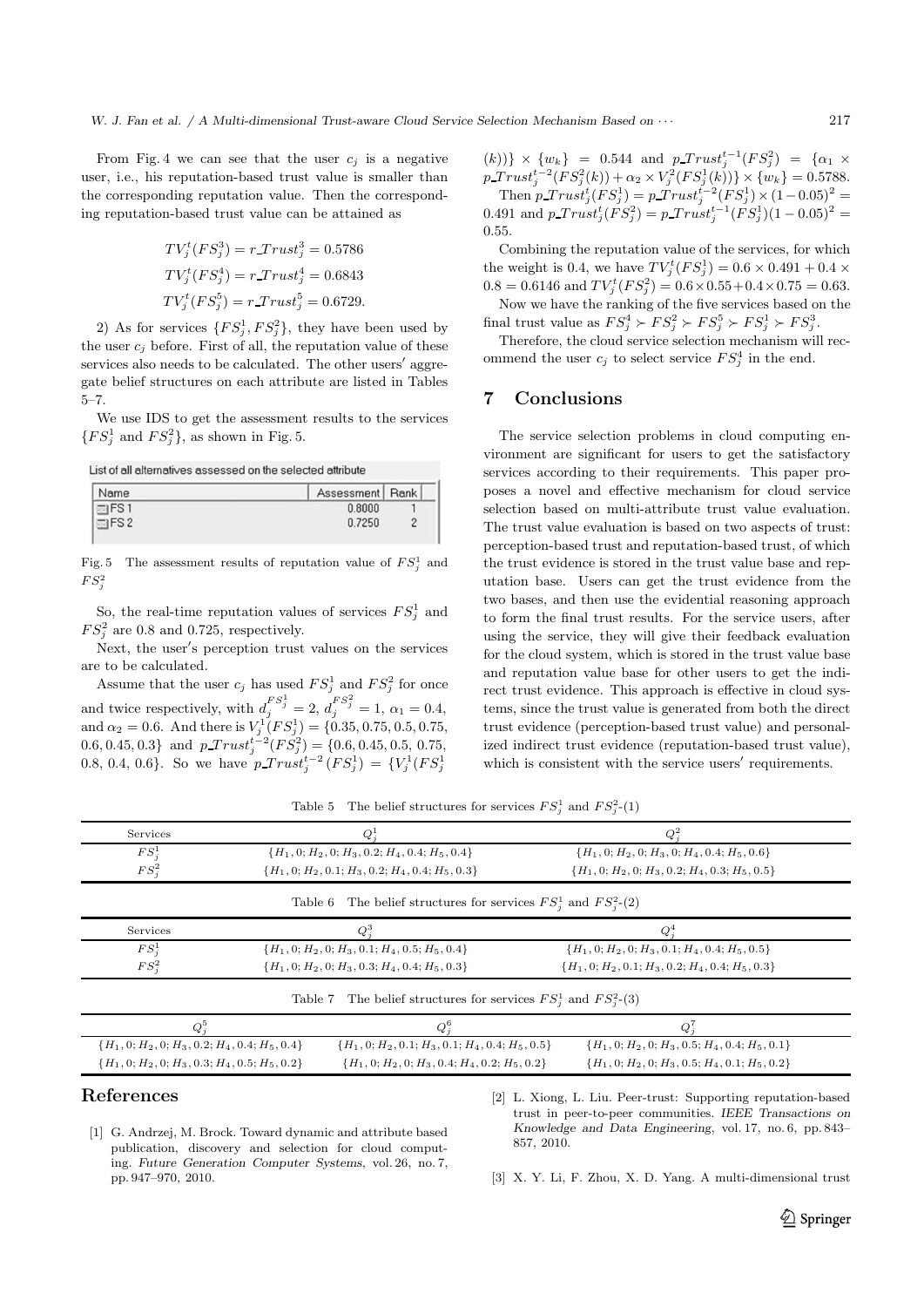evaluation model for large-scale P2P computing. *Journal of Parallel Distributed Computing*, vol. 17, no. 6, pp. 837–847, 2011.

- [4] W. Tao, G. Q. Zhang. Trusted interaction approach for dynamic service selection using multi-criteria decision making technique. *Knowledge Based Systems*, vol. 32, pp. 116–122, 2012.
- [5] Y. Sun, W. Yu, Z. Han, J. R. Liu. Information theoretic framework of trust modeling and evaluation for ad hoc networks. *IEEE Journal on Selected Areas in Communications*, vol. 24, no. 2, pp. 305–317, 2006.
- [6] N. V. Ozaa, T. Halla, A. Rainera. Trust in software outsourcing relationships: An empirical investigation of Indian software companies. *Information and Software Technology*, vol. 48, no. 5, pp. 345–354, 2006.
- [7] M. K. Khaled, M. Qutaibah. Establishing trust in cloud computing. *IT Professional*, vol. 12, no. 5, pp. 20–27, 2010.
- [8] Z. Dimitrios, L. Dimitrios. Addressing cloud computing security issues. *Future Generation Computer Systems*, vol. 28, no. 3, pp. 583–592, 2012.
- [9] J. Lopez, R. Roman, A. Isaac, F. Carmen. Trust management systems for wireless sensor networks: Best practices. *Computer Communications*, vol. 33, no. 9, pp. 1086–1093, 2010.
- [10] S. Yang. Security and Trust Management in Collaborative Computing, Ph. D. dissertation, University of Florida, USA, 2003.
- [11] F. J. Krautheim, D. S. Phatak, T. Alan Sherman. Introducing the trusted virtual environment module: A new mechanism for rooting trust in cloud computing. In *Proceedings of the 3rd International Conference on Trust and Trustworthy Computing*, *Lecture Notes in Computer Science*, Springer, Berlin, Germany, vol. 6101, pp. 211–227, 2010.
- [12] S. Marsh. Formalizing Trust as a Computational Concept, Ph. D. dissertation, University of Stirling, UK, 1994.
- [13] J. Sabbater, C. Sierra. A. Isaac, F. Carmen. Review on computational trust and reputation models. *Artificial Intelligence Review*, vol. 24, no. 1, pp. 33–60, 2005.
- [14] B. E. Commerce, A. Josang, R. Ismail. The beta reputation system. In *Proceedings of the 15th Bled Electronic Commerce Conference*, Bled, Slovenia, pp. 41–55, 2002.
- [15] Q. Xue, K. Cao. Research on evaluation of transaction trust model for P2P network. *Energy Procedia*, vol. 13, pp. 66–72, 2011.
- [16] T. Jiang. Autonomic Trust Management in Dynamic Systems, Ph. D. dissertation, University of Maryland, USA, 2007.
- [17] F. Almenarez, A. Marin, D. Diaz, A. Cortes, C. Campo, C. Garcia-Rubio. Trust management for multimedia P2P applications in autonomic networking. *Ad Hoc Networks*, vol. 9, no. 4, pp. 687–697, 2011.
- [18] P. B. Velloso, R. P. Laufer, D. de O Cunha, O. C. M. B. Duarte, G. Pujolle. Trust management in mobile ad hoc networks using a scalable maturity-based model. *IEEE Transactions on Network and Service Management*, vol. 7, no. 3, pp. 172–185, 2010.
- [19] G. J. Wang, J. Wu. Multi-dimensional evidence-based trust management with multi-trusted paths. *Future Generation Computer Systems*, vol. 27, no. 5, pp. 529–538, 2011.
- [20] F. Almenárez, A. Martín, C. Campo, R. C. García. PTM: A Pervasive Trust management model for dynamic open environments. In *Proceedings of the 1st Workshop on Pervasive Security, Privacy and Trust*, IEEE, Boston, USA, pp. 1–8, 2004.
- [21] F. Almenárez, A. Martín, C. Campo, R. C. García. Trust AC: Trust-based access control for pervasive devices. In *Proceedings of the 2nd International Conference on Security in Pervasive Computing*, Springer, Boppard, Germany, pp. 225–238, 2005.
- [22] F. Almenárez, A. Martín, D. Diaz, J. Sanchez. Developing a model for trust management in pervasive devices. In *Proceedings of the 4th Annual IEEE International Conference on Pervasive Computing and Communications Workshops*, IEEE, Pisa, Italy, pp. 267–272, 2006.
- [23] H. Jameel, L. X. Hung, U. Kalim, A. Asjjad, S. Y. Lee, Y. K. Lee. A trust model for ubiquitous systems based on vectors of trust values. In *Proceedings of the 7th IEEE International Symposium on Multimedia*, IEEE, Irvine, CA, USA, vol. 4, pp. 674–679, 2005.
- [24] Y. Sun, W. Yu, Z. Han, J. R. Liu. Trust modeling and evaluation in ad hoc networks. In *Proceedings of the Global Telecommunications Conference*, IEEE, St. Louis, Missouri, USA, vol. 3, pp. 1862–10867, 2005.
- [25] R. He, J. W. Niu, G. W. Zhang. CBTM: A trust model with uncertainty quantification and reasoning for pervasive computing. In *Proceedings of the 3rd International Symposium on Parallel and Distributed Processing and Application*, *Lecture Notes in Computer Science*, Springer, Nanjing, China, vol. 3758, pp. 541–552, 2005.
- [26] G. Theodorakopoulos, J. S. Baras. On trust models and trust evaluation metrics for ad-hoc networks. *IEEE Journal on Selected Areas in Communications*, vol. 24, no. 2, pp. 318–328, 2006.
- [27] S. Song, K. Hwang. Fuzzy trust integration for security enforcement in grid computing. In *Proceedings of IFIP International Conference on Network and Parallel Computing, Lecture Notes in Computer Science*, Springer, Wuhan, China, vol. 3222, pp. 9–21, 2005.
- [28] C. Hang, M. P. Singh. Trustworthy service selection and composition. *ACM Transactions on Autonomous and Adaptive Systems*, vol. 6, no. 1, Article 5, 2006.
- [29] I. Abbadi, A. Martim. Trust in the Cloud. *Information Security Technical Report*, vol. 16, no. 3, pp. 108–114, 2011.
- [30] W. J. Fan, S. L. Yang, J. Pei. A novel two-stage model for cloud service trustworthiness evaluation. *Expert Systems*, vol. 32, no. 2, pp. 136–153, 2014.
- [31] J. B. Yang, M. G. Singh. An evidential reasoning approach for multiple attribute decision making with uncertainty. *IEEE Transactions on Systems, Man, and Cybernetics*, vol. 24, no. 1, pp. 1–18, 1994.
- [32] J. B. Yang, P. Sen. Preference modelling by estimating local utility functions for multi-objective optimization. *European Journal of Operational Research*, vol. 95, no. 1, pp. 115–138, 1996.
- [33] J. B. Yang. Rule and utility based evidential reasoning approach for multi-attribute decision analysis under uncertainties. *European Journal of Operational Research*, vol. 131, no. 1, pp. 31–61, 2001.
- [34] C. Fu, S. Yang. The group consensus based evidential reasoning approach for multiple attribute group decision analysis. *Expert Systems with Applications*, vol. 206, no. 3, pp. 601–608, 2012.